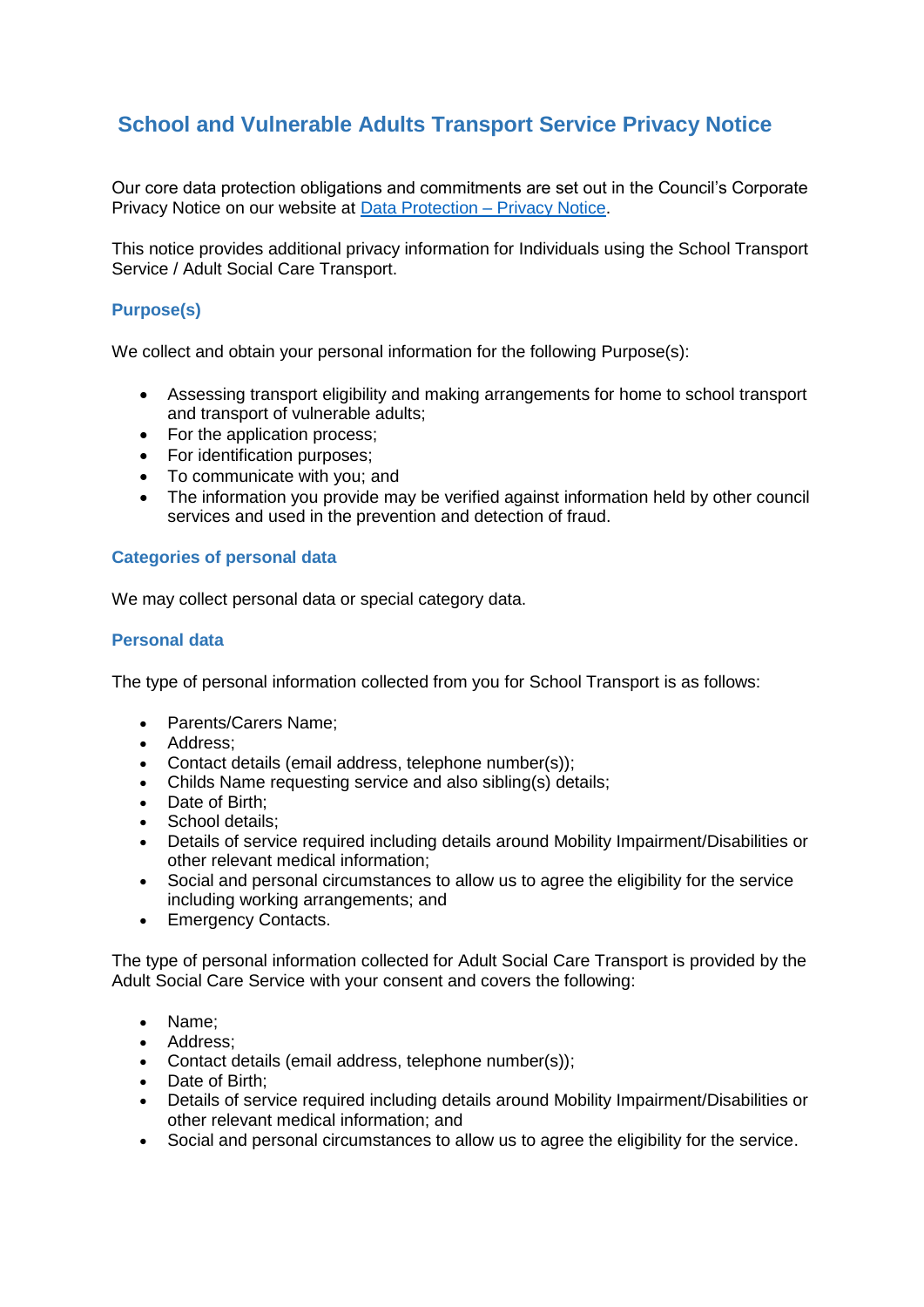# **Special category data**

We may also collect special category personal data that may include:

- Physical (Including Impairments/Disabilities) or mental health details; and/or
- Existence of an Education, Health Care Plan **(EHCP)**

## **Legal basis for processing**

Under Section 508B and Schedule 35B of the Education Act 1996 local authorities are under a duty to provide free school transport to "eligible children".

The Care Act 2014 establishes that Adult Social Care has a legal duty to provide transport to service users who are eligible for social care support in certain circumstances. This is subject to meeting Adults transport access criteria.

The legal basis for processing your personal information is also covered by:

- GDPR Article 6 (1)(b) You have entered into a contract/agreement with us;
- GDPR Article  $6(1)(c) It$  is required by law;
- GDPR Article  $6(1)(e)$  Processing is necessary for the performance of a task carried out in the public interest or in the exercise of official authority vested in the controller; or
- You have given your consent.

We also collect special category data, such as physical, mental health needs and our lawful basis is GDPR Article 9(g) Substantial public interest.

# **Information sharing/ recipients**

We may share personal information about you with the following organisations:

- Schools:
- Other Council services:
- Third Party transport providers; and
- Department of Education.

#### **How long we will keep your data for and why**

We will only retain information for as long as it is required. A copy of the council's retention schedule is available on request.

We will hold your data on council systems for up to 6 years after receiving your application for this service.

If your child receives transport assistance, we will hold your data for 6 years after you child has ceased to be transported.

After this time your data will be securely destroyed.